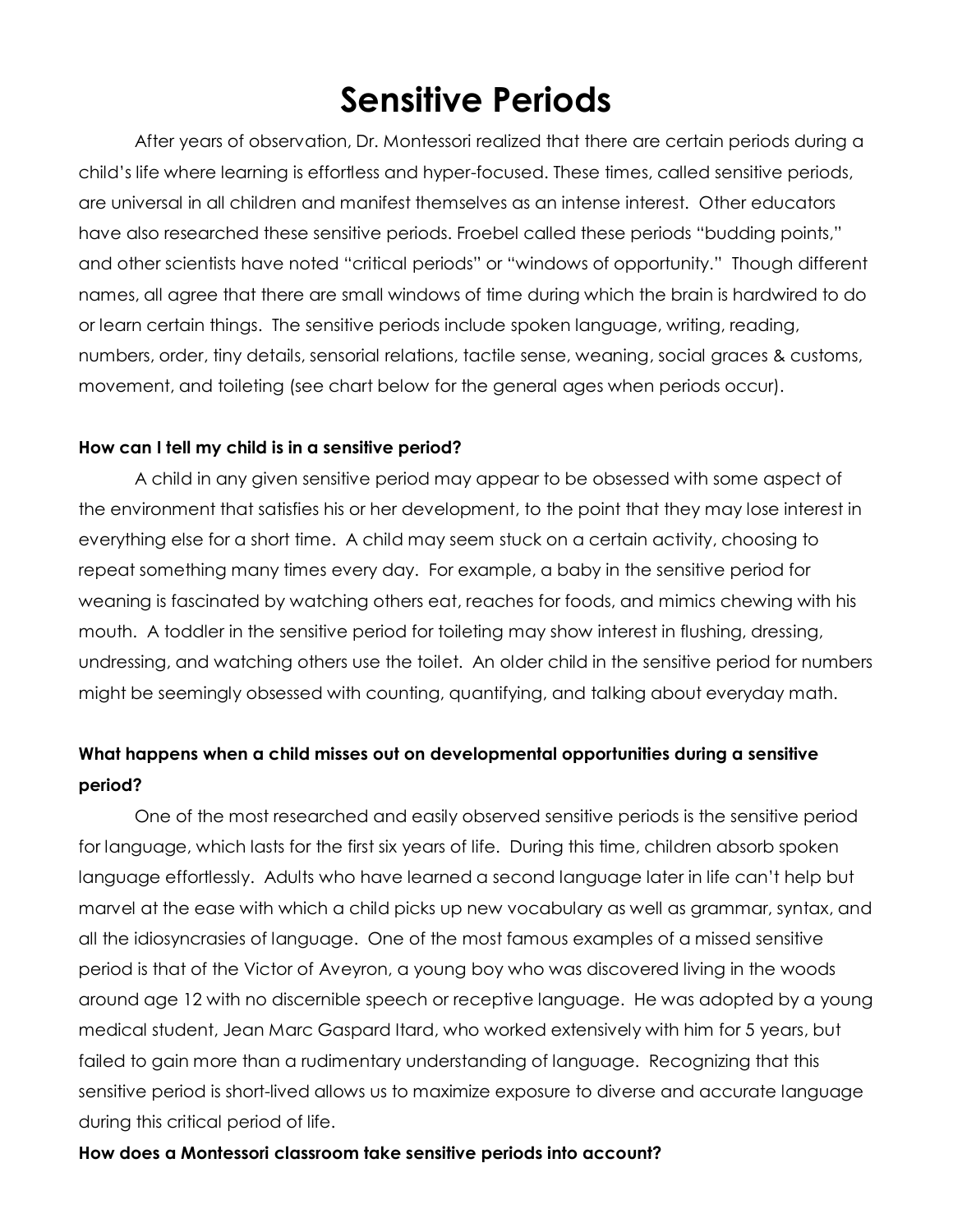Understanding the different sensitive periods allows us to catch the child at just the right time (neither too early nor too late) to teach a certain skill. Through careful observation, the Montessori guide prepares the environment with materials that match each of the sensitive periods. Our unique approach allows for each child to work at just the right level outside the confines of a schedule. The guide helps match the child to the materials that fulfill his unique developmental needs, and children are allowed to repeat a lesson for as long as they like. The adults are careful to not intervene unnecessarily, allowing for the deep concentration which leads to self-construction, confidence, independence, and a passion for learning.

### **What can I do at home to support my child's development during a sensitive period?**

Recognizing the different sensitive periods provides a unique lens for understanding your child's development. It's important to allow your child the opportunity to follow his own inner guide, giving outlets for behaviors and understanding your child's deep need to explore his environment. For example, a toddler splashing in the sink is likely in the sensitive period for sensorial acquisition. Understanding this developmental need to gain sensorial feedback can help you observe your child's current needs and find appropriate outlets (e.g. a water table, helping with dishes, etc). Conversely, trying to push something on a child outside of a sensitive period is often a futile effort. Although a child not yet in the sensitive numbers could learn to rote count or recognize symbols, the learning would be more difficult and frustrating than if it was presented at just the right time.